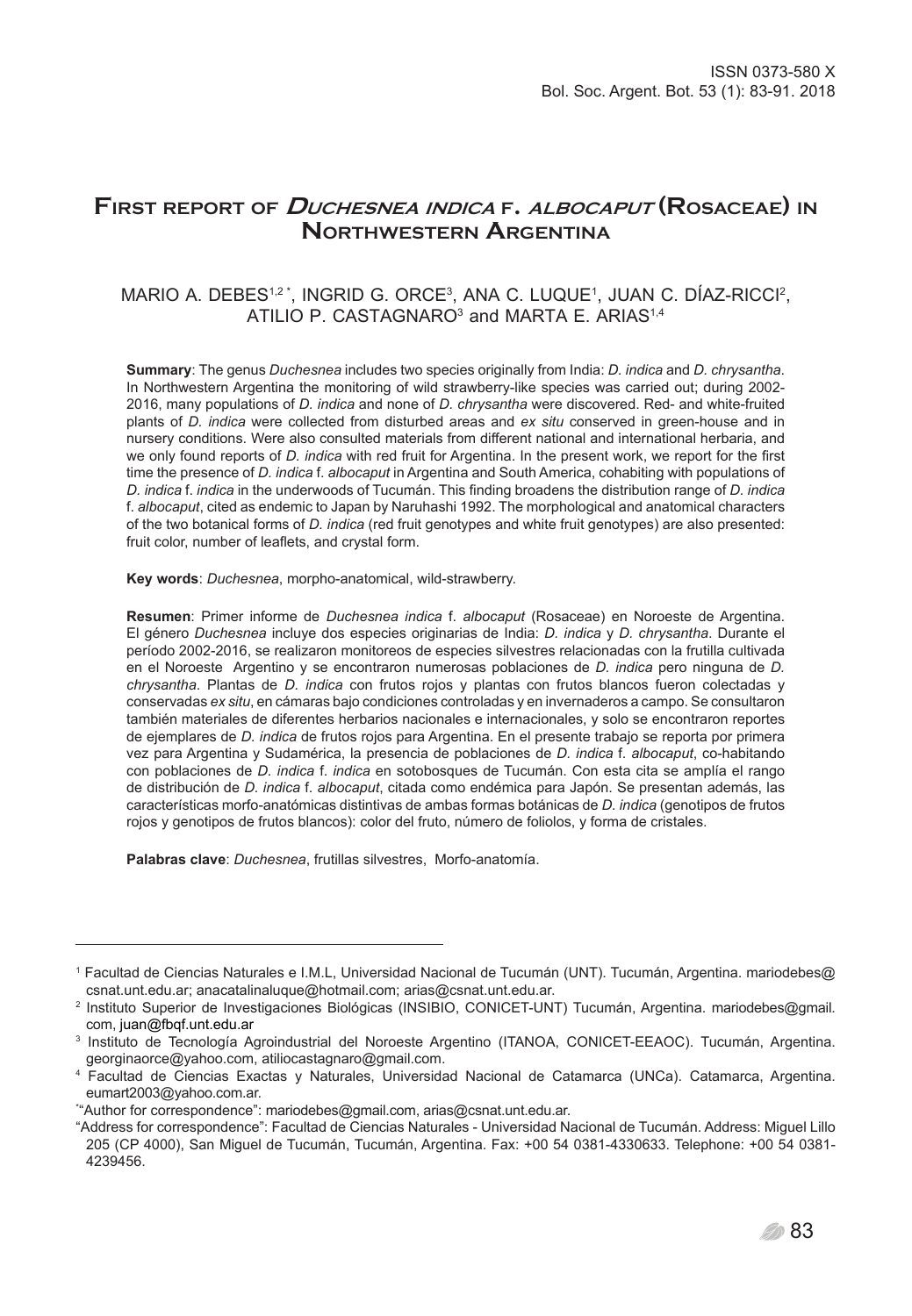## **Introduction**

The biodiversity of the Yungas eco-region is high; despite, demographic expansion, deforestation process and agricultural practices generated areas with endangered species or sensible to diversityloss. Despite to the great process of transformation and degradation, the pre-montane forests in Northwestern Argentina have higher percentage of exclusive species and patches with good status of biodiversity conservation (Brown, 2009; Malizia *et al*., 2012).

The genus *Duchesnea* includes two species native from India: *Duchesnea indica* and *Duchesnea chrysantha*. *D. indica* is reported as ubiquitous from different regions of the world and cited as adventitious from Argentina (Zardini 1973, 1999, Arias 2007, Zuloaga, 2008). *D. chrysantha* grows mainly in Japan, China, India, Korea, Taiwan, the Philippines, Indonesia, and it has not been reported in America (Kalkman, 1968; Sugimoto & Naruhashi, 1981; Kume *et al*., 1987; Sugimoto *et al*., 1991; Naruhashi, 1992; Naruhashi, 2001). Both species are very similar: plants in rosette, tri-foliated leaves, yellow flowers, runner producers and active ground colonizers (cespitose) (Zardini, 1973, 1999; Novara, 1993; Arias 2007); fruits of *D. indica* are scarlet-red and larger than the pink-reddish fruits of *D. chrysantha* (Naruhashi & Sugimoto, 1996). In both species, white-fruited genotypes have been reported: *D. chrysantha* f. *leucocephala* (Makino) Hara (Naruhashi & Iwatsubo, 1991), from Korea, and *D. indica* f. *albocaput* Naruh. endemic in Honshu (Fukui Pref.), Japan (Naruhashi, 1992, 2001).

Anatomical comparisons among *D. indica, D. chrysantha* and their hybrids were carried out by Naruhashi & Ishizu (1992). Arias (2007) reported foliar anatomical characters observed in two forms of *D. indica.* Cytological and genetic studies revealed the presence of five ploidy forms in *Duchesnea* from Gifu Prefecture (Japan), 2n  $= 14, 21, 49, 56, 84$  with a basic haploid set  $x =$ 7 (Iwatsubo & Naruhashi, 1991; Naruhashi & Iwatsubo, 1991). Plants with  $2n = 49$  (heptaploid) and  $2n = 56$  (octoploid) were considered as natural hybrids between *D. chrysantha* (2n = 14) and *D. indica* (2n = 84) (Naruhashi & Takano 1987). One example is *D.* x *harakurosawae* N. Naruhashi & M. Sugimoto, a heptaploid  $(2n = 49)$  hybrid that despites being sterile, propagates actively by vegetative reproduction (Naruhashi & Sugimoto, 1996).

In this paper we report the presence of *D. indica* f. *albocaput* growing in low highland forests of Tucumán (Argentina). We also present the chromosome number and a comparative analysis of the morpho-anatomical characters between *D. indica* f. *albocaput* and *D. indica* f. *indica*.

# **Materials and Methods**

### *Study area and collecting sites*

The presence of wild strawberries-like species in different sites of Northwestern Argentina was monitored during 2002-2016 at summer and winter seasons (Fig. 1A, B). Areas with different environmental conditions (mountain forests, highland pastures, and riparian habitat) were monitoring. *D. indica* genotypes from different sites were selected and collected for *ex situ* conserving in green-house of Banco de Germoplasma de Frutilla de la Universidad Nacional de Tucumán (BGF-UNT).

## *Comparative analyses between red- and whitefruited plants*

From *ex situ* conserved genotypes clones of both forms of *D. indica* were obtained by agamic propagation in BGF-UNT (by stolon rooting) for morphological analyses. Vegetative and reproductive traits were analyzed in different plants of successive propagations. Achenes germination in green-house was also evaluated.

Leaves of 15 red- and 15 white-fruited plants were collected and fixed in FAA (formalinacetic acid-alcohol 80° (3:1:5)) (D' Ambrogio de Argüeso, 1986), and treated according conventional techniques (Dizeo de Strittmater, 1980; D' Ambrogio de Argüeso, 1986). Anatomical analysis with light microscope was made; in addition, polarized light microscope for crystals analysis was used.

Meiotic studies from young immature flowers of white- and red-fruited plants were performed; the samples were fixed in absolute alcohol and glacial acetic acid solution (3:1) during at least 12 hours at 4 ºC. Immature anthers were squashed with a drop of propionic acid (45%), hematoxylin (2%);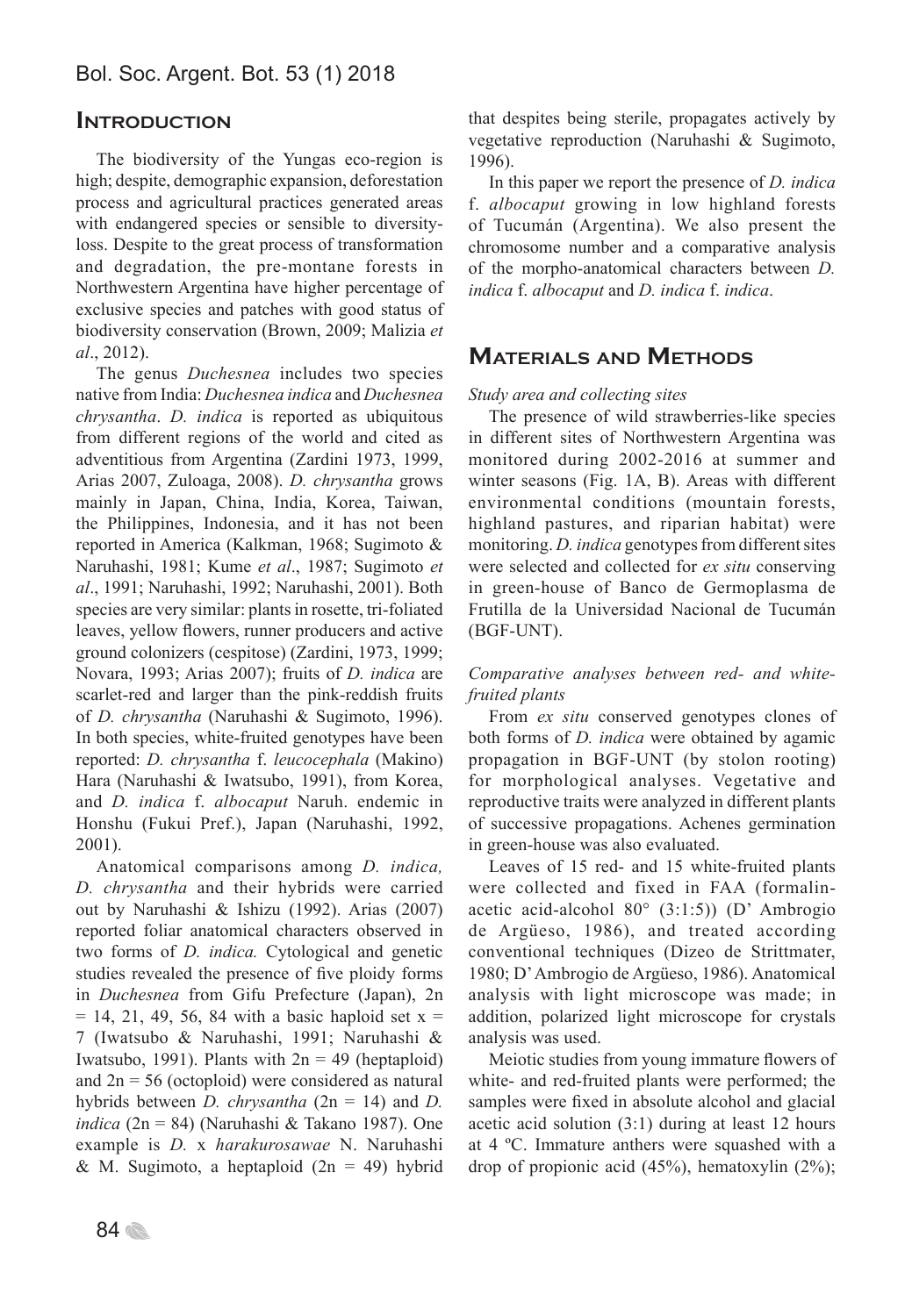

**Fig. 1.** Geographical distribution of *Duchesnea indica* in South America. A, regional distribution in Argentine. B, reported sites in central and northwestern region. C, distribution in different Tucumán province localities. D, satelital image of Raco locality. Black star signaling occurrence of *D. indica* f. *indica*, and red star indicate presence of *D. indica* f. *albocaput*.

ferric citrate (1%) as a mordant were used (Nuñez, 1968). Cytological analyses using a minimum of 20 pollen mother cells in different meiotic stages were carried out; the chromosomal counting on diakinesis stage was only made.

#### *Taxonomic treatment*

Same plants collected were *ex situ* conserved (in green-house of BGF-UNT) and others, were herborized and deposited in the Herbarium of the Fundation Miguel Lillo (LIL)*.* Different herbaria collections: La Plata (LP), Darwinion (SI), Museo de Ciencias Naturales de Salta (MCNS), Museo Botánico de Córdoba (CORD) and Herbario Miguel Lillo (LIL) were consulted. Additionally, digitals copies of white-fruited specimens from Makino Herbarium, Metropolitan Tokyo University (MAK) were also analyzed.

## **Results**

*Duchesnea indica* (Andrews) Focke, Nat. Pflanzenfam. 3 (3): 33. 1888.

*Potentilla grandiflora*, auct. non L., Thunb*., Fl. Jap*.: 219. 1784. *Fragaria indica* Andrews, *Bot. Repos*. 7 Tab. 479.1807. Tipo «in alpibus indiae orientales» (typus not showed). *Duchesnea fragiformis* Sm., *Trans. Linn. Soc. London* 10: 373.1811, nom. illeg. *Pontetilla denticulosa* Ser., *DC. Prodr*. 2: 573. 1825. Type: «in Napauliâ» (Typus not showed). *Potentilla wallichiana* Ser., *DC. Prodr*. 2: 574. 1825. Type: «in Napauliâ» (Typus not showed). *Duchesnea indica* (Andrews) Teschem., *Hort. Reg. & Gard. Mag.* 1(12): 460. 1835. *Fragaria malaya* Roxb., *Fl. Ind. Ed*. 2: 520. 1832. *Fragaria nilagirica* Zenker, *Pl. Ind*. 1:7, t. 9. 1835. *Potentilla durandii* Torr. et A. Gray, *Fl. N. Amer*. 1: 444. 1840. *Potentilla trífida* Lehm., *Add. ad Ind. Sem. Hort. Bot. Hamburg. Anno*. 1851: 10. 1853. *Duchesnea indica* (Andrews) Focke var. *wallichiana* (Ser.) Franch. et Sav., *Enum. Pl. Jap*. 1: 129. 1873. *Potentilla indica*  (Andrews) Th. Wolf, *Syn. Mitteleur*. *Fl*. 6: 661. 1904. nom. inv. *Potentilla indica* (Andrews) Th. Wolf var. *serrulata* Th. Wolf, *Biblioth. Bot.* 16(71): 666. 1908. *Duchesnea indica* (Andrews) Teschem. var. *major* Makino, *Bot. Mag. Tokyo* 28: 184. 1914. *Duchesnea major* (Makino) Makino, *J. Jap. Bot*. 2:19. 1921. *Duchesnea indica* Andrews, *Fieldiana. Bot*. 24 (4): 432-484. 1946.

Hirsute, perennial and stoloniferous herbs, with short rhizome (crown) often thickened; green runner with rooting nodes and caulinar tripartite stipules. Trifoliolated green opaque leaves, elliptic leaflets with margin serrate and long petioles with loosely pubescence (adpresous) and bipartite foliar stipules. Flowers perfect, solitary, axillary (on long peduncles arising from nodes), 5-merous; calyx and epicalyx persistent and green and slightly pubescent; petals 5, yellow, obovate early deciduous; numerous pistils sessile and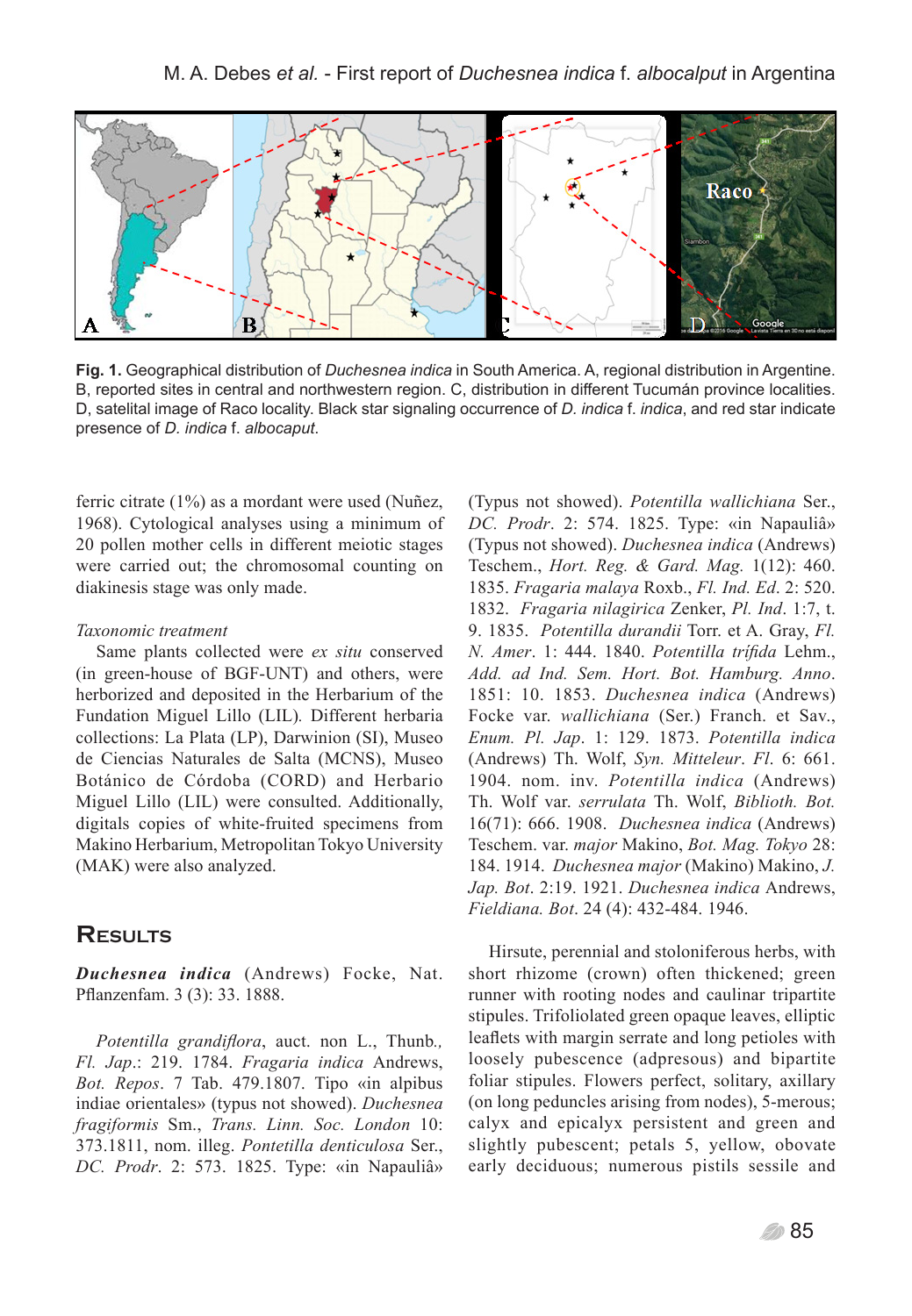free. The styles are persistent in lateral position at the achenes. Stamens in several cicles. Fruiting receptacle scarlet-red, fleshy, insipid and edible. Achenes red, numerous, reniform and prominent  $(Fig. 2C and E).$ 

*Specimens examined.* **ARGENTINA. Buenos Aires:** Isla Martín García, 12-XI-1994, Hurrell et al. 2097 (LP); Isla Martín García, camino de los Álamos hacia el oeste, 12-XII-1992, Hurrell *et al*. 1404 (LP); Isla Martín García, 16-XII-1997, Hurrell, Belgrano, Jankwski *et* Mehltreter 3748 (LP). Pdo. Zárate, Las Palmas, 30-XI-1951, Boelcke 5095 (SI); Delta, Isla Sudamérica, 21- X-1973, Zardini 233 (LP). Pdo. Tigre, Tigre, 3-IX-1936, Burkart 7821 (SI). **Catamarca:** Dpto. El Rodeo, inmediaciones del Río Ambato, 15-XII-1971, Ariza Espinar 2588 (CORD). **Córdoba:** Dpto. Colón, Sierra Chica, Los Quebrachitos, 6-XI-1955, Hunziker 11276 (SI); Sierra Chica, Río Ceballos, en la Quebrada, 2-XI-1963, Subils & Articó 650 (SI). Dpto. Capital, La Carolina, 15-X-1962, Hunziker 15948 (SI). **Jujuy:** Dpto. Capital. Laguna Yala, 4-XI-1971, Abbiatti, Holgado & Figueroa 3290 (LIL); Yala, 8-IV-1945, O' Donell 3002 (LIL); Laguna Yala, 13-I-1947, Garolera & Romero s.n. (LIL 208259); Camino a Laguna de Yala, 25-VI-1948, Pereyra s.n. (LIL 232563); Laguna Yala, 10-I-1947, Garolera & Romero s.n. (LIL 195972); Camino a Laguna de Yala, 25-VI-1948, Rojas s.n. (LIL 230027); Laguna de Yala, 20- VII-1948, Pereyra s.n. (LIL 329290); Laguna Yala, 13-I-1947, Garolera & Romero s.n. (LIL 204711); Laguna Yala, 28-II-1945, Abbiatti & Claps 839 (LIL); Yala, 7-I-1947, Garolera & Romero 112 (LIL); Laguna de Yala, 23-V-1950, Krapovickas 7254 (LIL); Lagunas de Yala, 13-II-1951, Meyer 16983 (LIL); Yala, 11-X-1981, Zardini 1438 (LP); Quebrada de Yala, 28-X-1964, Cabrera 16360 (LP); Camino a Laguna Yala, 24-IV-1943, Lourtey 418 (LIL); Yala, 2-XI-1974, Schinini, Quarín, Arbo & Pire 10041 (LP). Dpto. Ledesma, 14-X-1961, Ahumada, Vaca, Legname 2135 (LIL); Ledesma, 7-XI-1973, Cabrera, Kiesling & Zardini 23974 (LP); Ledesma, 17-X-1963, Fabris 4485 (LP); Ledesma, 18-X-1963, Fabris 4499 (LP); Dpto. Valle Grande, Valle Grande, 21-XI-1958, Villa Carenzo & Legname 683 (LIL). Dpto. Dr. Manuel Belgrano, Termas de Reyes 12-I-1947, Garolera & Romero s.n. (LIL 202459); Reyes, Alt. 1364, 5-II-

1947, Garolera & Romero 96 (LIL). Dpto. San Antonio, El Morado, 15-IX-1981, Rotman 539 (SI). **Salta:** Dpto. Capital, 16-IX-1988, Novara 8089 (MCNS); Río Vaqueros, 15-X-1981, Novara & Varela 2102 (MCNS); Río Vaqueros, 4-X-1981, Novara 2066 (MCNS); Vaqueros, Arroyo Chaile, 21-VIII-1986, Núñez, Martín & Novara 37 (MCNS); Quebrada de San Lorenzo, 18-IX-1992, Novara 10575 (MCNS); San Lorenzo, 19-II-1949, *Montenegro 438* (LIL); Quebrada de San Lorenzo, 5-IX-1992, Tolaba 1400 (MCNS); Quebrada de San Lorenzo, 30-III-1991, Tolaba 114 (MCNS); Quebrada de San Lorenzo, 10-IX-1953, Meyer 18078 (LIL); Quebrada de San Lorenzo, 16-II-1970, Abbiatti, Holgado & Figueroa 3194 (LIL). Dpto. Anta, 7-VIII-1959, Türpe & West s.n. (LIL 485706); Anta, 19-VI-1985, Palaci 54 (MCNS), Parque Nacional El Rey, 16-VIII-1981, Brown & Malmierca 1460 (MCNS); Parque Nacional El Rey, Brown & Malmierca 1660 (MCNS). Dpto. La Caldera, Quinta La Angostura, 1-III-1994, Tolaba 443 (MCNS); Camino a la Cornisa, límite con Jujuy, 5-XII-1984, del Castillo & Varela 520 (MCNS); La Caldera, 21-VIII-1941, Salvador Rosa 214 (MCNS). Dpto. Orán, 12-III-1997, Hilgertim & Lamas 1679 (MCNS). Dpto. San Carlos, Los Sauces–La Angostura, 10-X-1989, del Castillo 1116 (MCNS). Dpto. Chicoana, 9-II-1987, Novara 5998 (MCNS); Quebrada de Escoipe, 4-X-1981, Zardini 1402 (LP). Dpto. Rosario de Lerma, 3-XII-1992, Pensiero & Marino 4239 (MCNS), Dique Las Lomitas, 10-X-1998, Juárez de Varela 1643 (MCNS); Finca El Manantial a 10 Km. de La Silleta, 31-VIII-1983, del Castillo 82 (MCNS). Dpto. Santa Victoria, 5-X-1973, Legname & Cuezzo 9628 C. (LIL); Santa Victoria, Pueblo Baritú, 14-VII-1999, Novara, de la Sota, Martínez &. Gamem 11303 (MCNS). Los Valcones, 2-XI-1989, Juárez 1942 (MCNS). **Tucumán:** Dpto. Tafí del Valle, Quebrada de los Sosa, 12-IX-1962, Cuezzo, Legname & Vaca 3015 (LIL); Quebrada de los Sosa, 8-X-1963, Meyer, Legname & Cuezzo 4198 (LIL); Quebrada de los Sosa, Monumento al Indio, 11-XI-1963, Meyer 23102 (LIL); Monumento al Indio, 29-X-1996, Lucena 335 (LIL); Tafí del Valle, 9-XII-1997, Figueroa, Slanis & Muruaga 1248 (LIL); Tafí del Valle, 9-X-1997, Lucena, Cuezzo & Vega 420 L. (LIL); Tafí del Valle, 8-VIII-1999, Albornoz 1 (LIL); Dpto. Tafí Viejo, Taficillo, 17-VIII-1998, Arias, Albornoz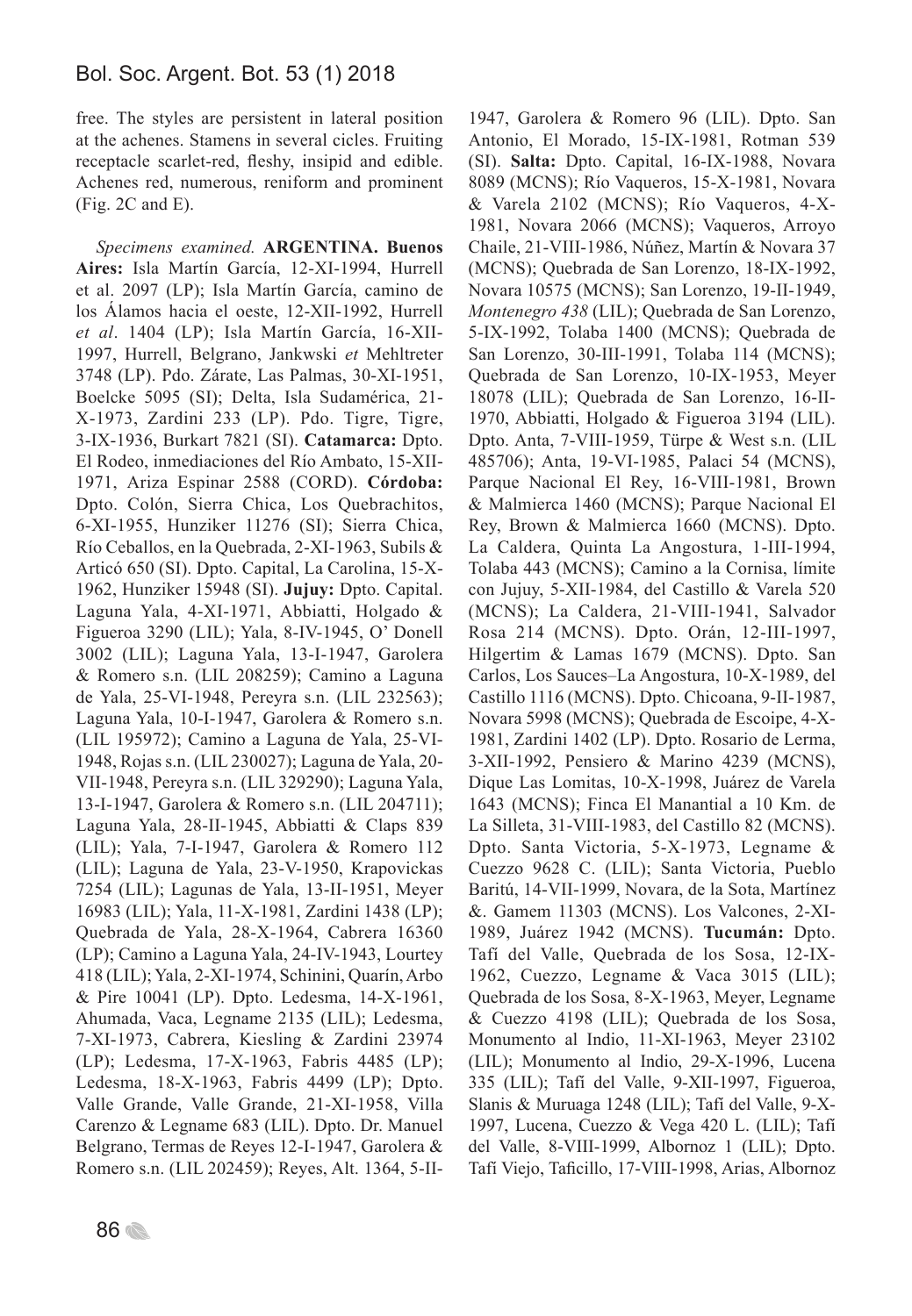

**Fig. 2.** Habitat and morphological analysis of both botanical form of *Duchesnea indica*. A, Aspect to monitoring site. B-F, ex situ conserved genotypes in green-house of *Banco de Germoplasma de Frutilla de la Universidad Nacional de Tucumán (BGF-UNT)*. B, General aspect of *D. indica* f. *albocaput*. C, General aspect of *D. indica* f. *indica*. D, white fruit. E, red fruit. F, 5-foliolated leave. G, seasonal light difference in color-fruit. Scale bar =  $3$  cm (B, C and F) and Scale bar =  $1$  cm (D, E and G).

& Monteros 522 (LIL); Taficillo, 3-VII-1998, Albornoz, Arias & Monteros 528 (LIL); Taficillo, 17-VIII-1998, Monteros, Albornoz & Arias 527 (LIL), El Nogalar, Ruta 307, 18-VIII-1997, Sidán & Rossi s.n. (LIL 603220 a). Dpto. Yerba Buena, El Rulo, 25-X-1995, Sosa, Albornoz & Arias 526 (LIL); El Rulo, 25-X-1995, Sosa s.n. (LIL 603313). Dpto. Chicligasta, Río Cochuna, 20-XI-1965, Lefebure s.n. (LIL 557162). Dpto. Burruyacu, Villa Padre Monti, 12-VIII-1999, Albornoz 2 (LIL); Burruyacu, Nogalito, 29-XI-1988, Slanis 119 (LIL). Dpto. Trancas, 8-V-1981, Roig & Roig Juñent 10342 (LP); El Potrero, 31-VIII-1999, Albornoz 2 (LIL); El Potrero, Alt. 1600m, 12-IX-1996, Arias, Kirschbaum & Castagnaro 524 (LIL). Dpto. Monteros, Pueblo Viejo, 12-XII-1962, Neuman 28 (LIL); Río Lozano, 5-XI-1971, Abbiatti, Holgado & Figueroa 3302 (LIL).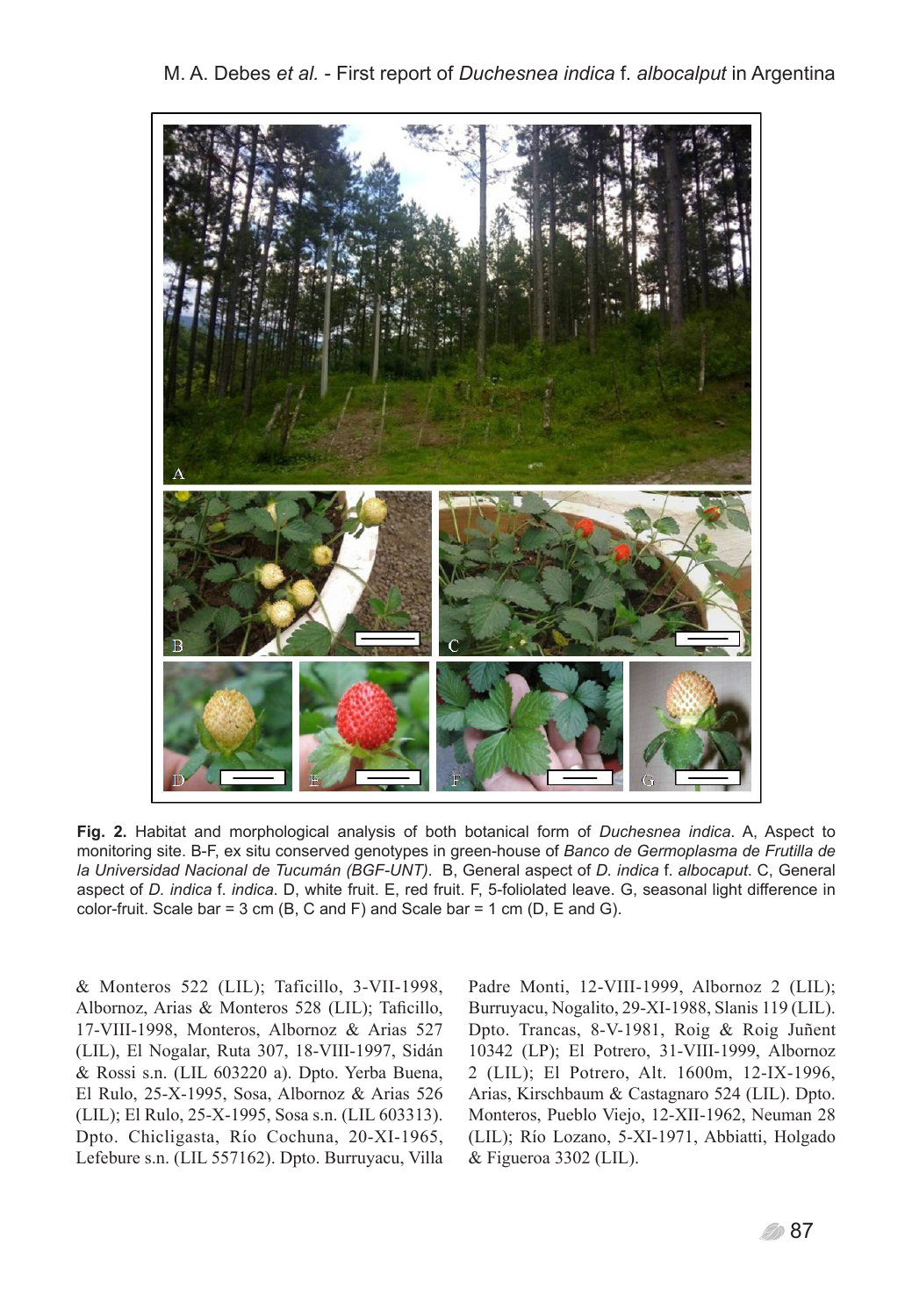*Duchesnea indica* **(Andrews) Focke f.** *albocaput* **Naruh.** J. Phytogeogr. Taxon. 40(2): 131. 1992.

*Typus.* **JAPAN. Honshu island, Chubu:** Fukui prefecture, Fukui city, Asuwa-sanzan, 21-VI-1991, Wakasugi 34420 (FR); ibidem, 24-X-1991, Wakasugi & Naruhashi 91102401 (FR); and, 10- VI-1991, Wakasugi & Naruhashi 92061001 (FR; HOLO-: KANA; ISO-: KYO, MAK, TI & TNS) not seen.

Perennial, stoloniferous herbs with crown often thickened; green runner with rooting nodes and caulinar tripartite stipules. Dark green leaves, trifoliolated and sometimes tetrafoliolated or pentafoliolated, leaflets obovate-eliptic with margin serrate; venation semicraspedodromous (scarcely branched secondary venation). Petiole long, with variable length (5-14cm), green and pubescence. Trichomes: glandular (with pluricellular, uniseriate foot and pluricellular head) and single (unicellular) in epidermis of petiole and leaf blade. Crystals: prismatic and cubic in the mesophyll of the leaf. Flowers axillary perfect (15–25mm diameter), solitary, 5-merous; calyx and epicalyx persistent and green; petals 5, yellow obovate-obcordate early deciduous; numerous pistils sessile and free. The styles are persistent in lateral position at the achenes. Stamens in several cicles. Fruiting receptacles flesh, convex, accrescent, insipid and edible; the fruiting receptacles white, with 60-120 cream achenes, prominent and reniform smoothly; in addition, slight changes in color-achenes of this genotypes were registered, to brown-cream and to cream-pinkish in spring. However, the new fruits of self-plants in others season return to typical cream color (Fig. 2 and 3).

*Specimens examined.* **Tucumán:** Dpto. Tafí Viejo, Raco, 1.IX.2004, *Arias & Gómez 601* (LIL)*.*

#### *Taxonomic considerations*

According to species description, the Holotypus is housed in KANA and ISOTYPUS in KYO, MAK, TI & TNS (Naruhashi, 1992). After of an exhaustive search in those herbaria, we not found theses materials. Answering to this conflict, we considered that one NEOTYPUS is necessary for this taxon (International code of botanical nomenclature article 9.6).

#### *Distribution of Duchesnea* sp.

In highlands of Tucumán province, in Northwestern Argentina, plants of *D. indica* f. *albocaput* were found in 2004 (Fig. 1C, D). This particular whitefruited genotype, grow under pinewood co-habiting with red-fruited *D. indica* (Fig. 2A).



**Fig. 3.** Morphological and anatomical characters of *Duchesnea indica* f. *albocaput*. A, General aspect to plant with trifoliolate leaves, short crown with stolons leaves and axiliary flower; details: flower and fruit. B, Aspect to venation pattern (secondary and tertiary veins). C, Marginal arrangement (semicraspedodromous). D, Simple trichoma. E, Glandular trichoma, arrow: cubic crystals. F, Epidermical-cells disposition in simple trichoma base of adaxial surface Simple trichoma. G, Foliar cross section with different crystals in parenchyma; the arrow indicates a cubic crystal. H, Meiotic chromosomes.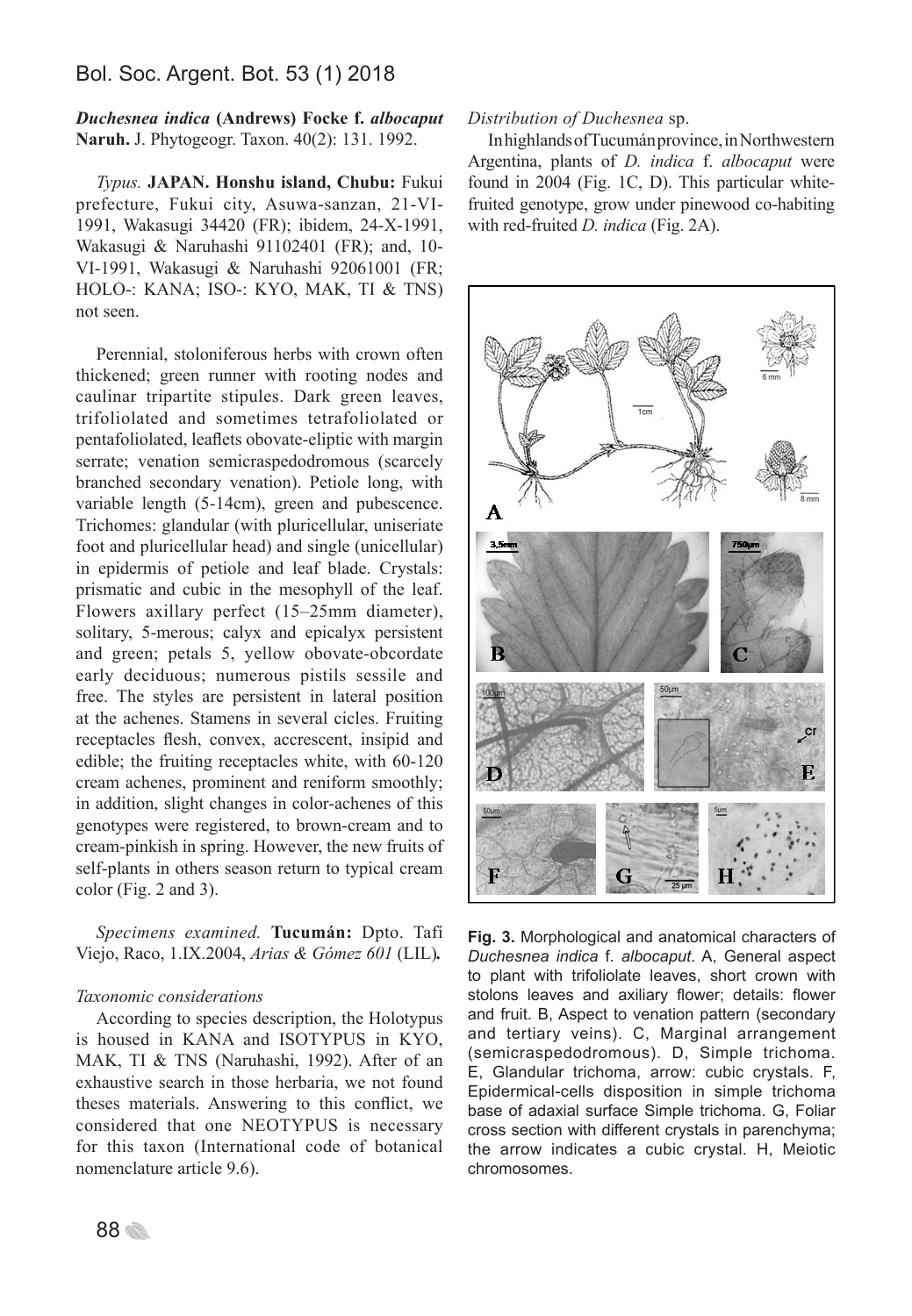During more than 10 years of monitoring, many populations of *D. indica* f. *indica* (redfruited) and only one population of *D. indica* f. *albocaput* (white-fruited) were found. However, none population of *D. chrysantha* in different sites of this region was found.

### *Comparative analyses between D. indica* f. *indica* and *D. indica* f. *albocaput*

The evaluation of vegetative and reproductive characters of both forms *ex situ* conserved, showing similar stolons number (average =10  $\pm$ 2) with 3-5 daughter plants by stolons; however, the number of clones obtained was minor in *D. indica* f. *albocaput* than the other form (Fig. 2B, C); foliar and others vegetative characteristics were summarized in Table 1. The number of flowers for plant in both form of *D. indica* were variable according to season (3-7) showing a peak in October (spring season); the fruiting receptacle production was also variable (3-5) depending on the season. The number of achenes by fruiting receptacle ranged from 60 to 120  $(\pm 10)$  with major production in December (Fig. 2D, E).

On more than 10 years of evaluation in BGF-UNT, the color-fruit was a stable trait in all conserved genotypes: red fruit in *D. indica* f. *indica* and white fruit in *D. indica* f. *albocaput* (Fig. 2B, C). Nonetheless, slight changes in achene-color of *D. indica* f. *albocaput* at some seasons were observed. In summer instead of cream color to brown-cream and cream color to pinkish-cream- in spring (Fig. 2F); however, red color in this botanical form was never observed.

The germination of achenes was successfully for all of genotypes of *D. indica*. However, the major percentage of germination was observed in red achenes of *D. indica* f. *indica* (95%) regard to cream achenes of *D. indica* f. *albocaput* (62%). The plantlets with good development and similar aspect to the mother plants were obtained in both forms.

Similar epidermical characters such as: isodiametric cells in adaxial epidermis and lobulated cells in abaxial epidermis, anomocitic stomata, glandular trichomes (with pluricellular head), single trichome (unicellular) in both botanical forms of *D. indica* were found. Spheroidal aggregate of prismatic crystals of calcium oxalate (druses) were observed in parenchyma cells of the mesophyll and in the middle bundle. However, distinctive characters such as: the epidermical cells disposition (in rosette or a group of prominent cells wrapping) on base of simple trichomes and type of calcium oxalate crystals inclusions (prismatic and cubic) in the mesophyll and the parenchymatic phloem cells were only found in white-fruited *D. indica* (Fig. 3B-E).

Cytological studies revealed that the whitefruited *D. indica* is dodecaploid  $(2n = 12x = 84)$ as happens in the red-fruited genotype (Fig. 3F).

|                                                  | D. indica f. indica                                               | D. indica f. albocaput                                                                  |
|--------------------------------------------------|-------------------------------------------------------------------|-----------------------------------------------------------------------------------------|
| Leaves                                           | Trifoliolate                                                      | Trifoliolate and tetra-pentafoliolate                                                   |
| Terminal leaflet length/width 2.5-3.7 x 1.6-2 cm |                                                                   | 1.5-4 $\times$ 1.2-3 cm                                                                 |
| Shape of leaflet                                 | Elliptic                                                          | Eliptic, obovate-elliptic                                                               |
| Length of petiole                                | $5-14$ cm                                                         | $8-16$ cm                                                                               |
|                                                  | Achenes, color and position Red, reniform, asymmetric superficial | Ochre, reniform asymmetric<br>superficial with stile persistent                         |
| Transversal section<br>of leaves                 | Vascular bundle of the medium<br>nerve not prominent              | Vascular bundle of the medium<br>nerve prominent                                        |
| Crystals in parenchyma<br>of central bundle      | <b>Druses</b>                                                     | Druses and prismatic or cubic crystals                                                  |
| Base of trychomes simple                         | With a rosette of cells in the base                               | Have either a rosette of basal cells or a<br>group of prominent cells wrapping the base |

**Table 1.** Distinctive characters observed between red-fruited *D. indica* and white-fruited *D. indica.*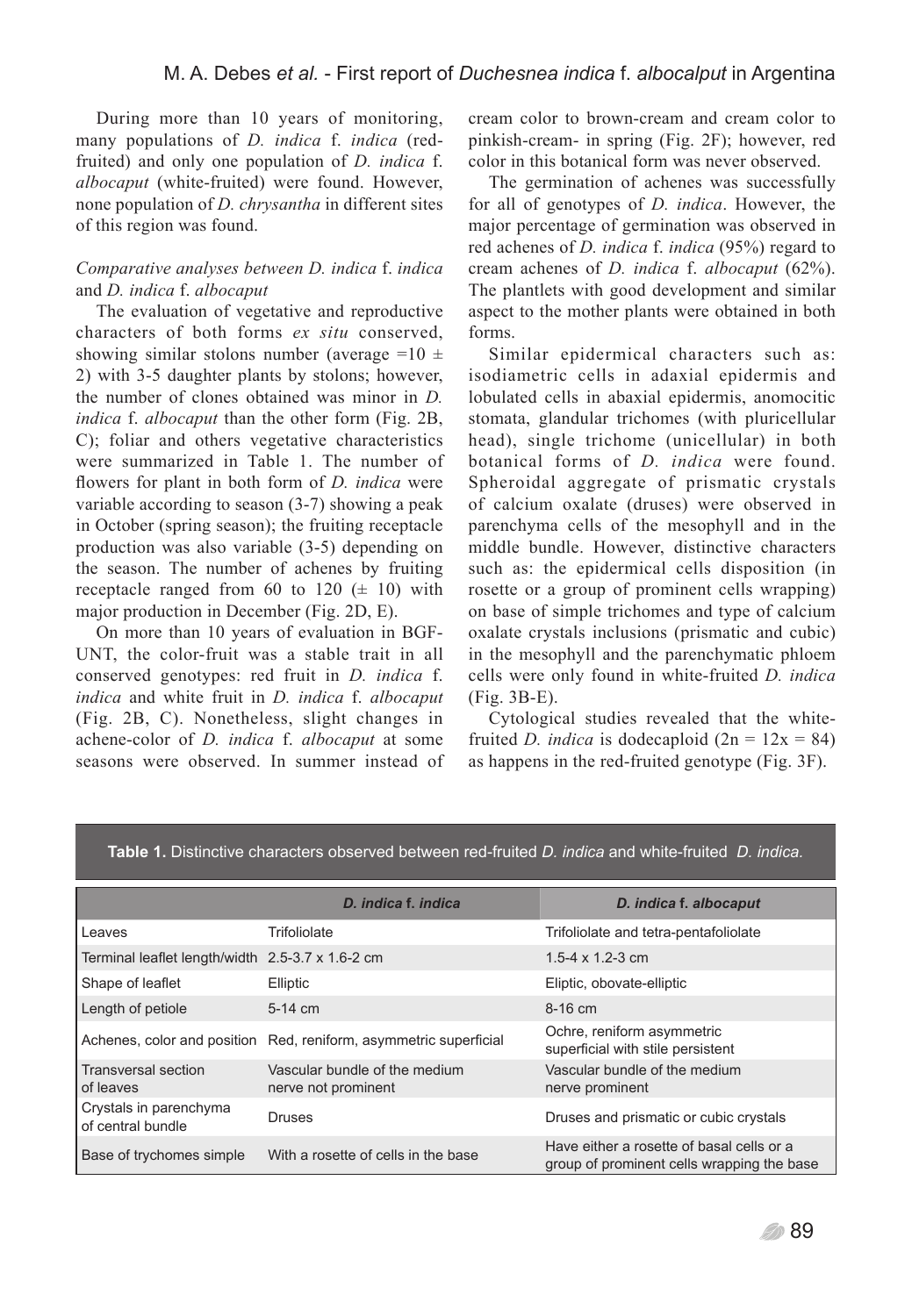# **Discussion**

The several *D. indica* populations found in different areas confirmed the high plasticity of this species to colonize many places. The capacity of flowers and fruits production of white-fruited *D. indica* is similar to the red-fruited plants. However, slight differences in stolons rootings and percentage of achenes germination could explain the minor occurrence of white-fruited populations or a low capacity to colonize new lands regard to the red fruited plants.

The color fruit is an important characteristic to attract disperser agents. The red or withe color of fruiting receptacle and achenes was the more conspicuous character that differences the two forms of *D. indica* analyzed in this work. Furthermore, few changes of achenescolor of white-fruited *D. indica* were observed seasonally but never in the red-fruited populations. Successful crosses between *D. indica* f*. indica* and *D. indica* f. *albocaput* in both directions and self-pollinations were carried out by Debes et al. (2011); those authors report compatibility between them and variations in color of fruiting-receptacle and achenes in offspring.

In vascular plants, anthocyanin and betacyanin pigments are wide distributed and their accumulations are involved in the red color of flowers and fruits (Shimada *et al.,* 2004). According to Espley et al. (2009), the pigment biosynthesis in apple may be induced by light, particularly UV, and various stress treatments including cold. In addition, mutations in genes encoding for the biosynthetic or transcriptional regulators of the anthocyanin pathway have been linked to changes in color phenotypes (Espley *et al.,* 2009). Molecular studies in red- and whitefruited *D. indica* reported that impaired in *ANS* gene expression is responsible of white color of fruits (Debes *et al.,* 2011).

On other hand, the presence of small cubic and prismatic calcium oxalate crystals in leaves of *D. indica* f. *albocaput,* different of druses in leaves of *D. indica* f. *indica*, constitutes a new diagnostic trait not reported for *Duchesnea* genus. Factors involved in the crystals morphology regulation were studied by Nakata-Paul (2002); according to this research, the control of crystal morphology is a tightly regulated genetic process and a single point mutation can drastically alter the crystals size and shape. From to this, and based on our anatomical observations, we can thought that the new local white-fruited *D. indica* here described, could be result from a single or a few *loci* point mutations that may have occurred in the normal red-fruited *D. indica* f. *indica*.

Conversely, we could speculate that the local white-fruit genotype is, in fact, a new botanical form originated from an independent spontaneous mutation event that took place in the ubiquitous local red-fruit *D. indica* f. *indica* affecting the fruit color locus. Is also probably, that the occurrence of this white-fruited genotype has been produced by a "Wright effect" from a small population of red-fruit *D. indica* (Naruhashi personal communication, 2011).

Taken together these results, we concluded that white-fruited *D. indica* found in Tucumán (Argentina) is *D. indica* f. *albocaput*. This discovery increases the knowledge about the diversity of the *Duchesnea* genus.

Regard to taxonomic considerations, we consider that in order to elucidate the conflict in question, a more profound taxonomy study should be carried out to establish, according to the international code of botanical nomenclature, a new reference material for this taxon; however, these aspect of this research exceeds the objectives of the present paper.

# **Acknowledgements**

This work was partially supported by the Consejo de Investigaciones de la Universidad Nacional de Tucumán (PIUNT D544/1); Agencia Nacional de Promoción Científica y Tecnológica, FonCyT (INTA-PICT 2011 N° 1170). IGO and MAD are fellows of CONICET. and ACL, is fellow of CIUNT. Authors wish to thank: Dr. N. Naruhashi at the Department of Biology - University of Toyama (Japan) for kindly providing achenes of *Duchesnea chrysantha* f. *leucocephala*; Professor N. Murakami at the Makino Herbarium - Tokyo Metropolitan University (Japan) for digital images of *Duchesnea indica* var *leucocephala* Ing. Lemme, MC for technical assistance and Banco de Germoplasma de Frutilla de la Universidad Nacional de Tucumán (BGF-UNT) for providing plants and installations used.